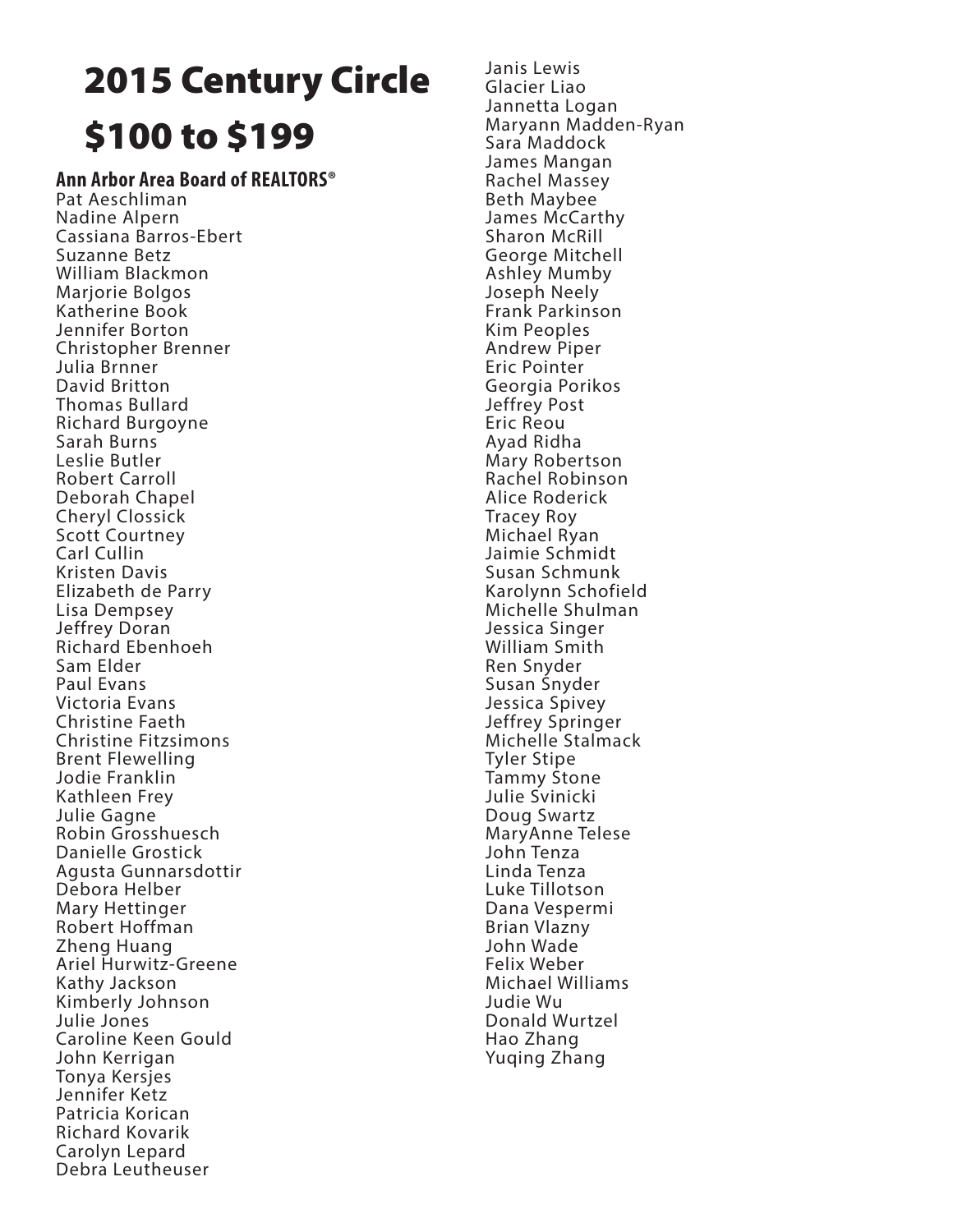## **Battle Creek Area Association of REALTORS®**

Sally Bulgarelli Rosemary Davis Schott Hisler Thomas Jangual Mike Kauffman Chad Kyger Erica Osborne Karen Scovie Lori Sturdevant

#### **Bay County REALTOR® Association**

Gary Anderson Melissa Beckrow Al Doner Mike Grabowski Tracy Hebner Mat Hechlik Shelly NOble Brian Saha David Walczak Deb Woody

#### **Branch County Association of REALTORS®**

Tamara Cox Brian George Tina Graybill Sherry Haylett Jeanni Lint-Adamson Debora Lounds-Bowers Larry Ostrander Marilyn Ostrander Dan Satow Fay Schlatter John Schroll

## **Commercial Alliance of REALTORS®**

Craig Black Jack Bouman Stacey Broersma Marcel Burgler Kathleen Dennison Dheri Detrick Bruce Diephouse David Duthler James Edewaard Daniel Essa Anne Ficeli Ann Finkler Lynn Francis Justin George Ben Greemann Max Grover Thomas Host Kevin Kammeraad Jeffrey Karger Stuart Kingma George Larimore Kelley Mattice Charles May

Sid Miedema Scott Morgan Paula Nichols David Rapp Chad Raxmus Kevin Roosien Harold Slenk Gary Steere James Streeter Eric Trierweiler Karen Vandenboss Renee VanDriel Chadwick Versluis Daniel Yeomans David Zemmering

#### **Commercial Board of REALTORS®**

Kyle Bamm Terrance Bixler Derek Brown Jeffrey Buckler James Caster Michelle Childers Donald Cole John Cook Win Cooper Michael Damone Richard Danchaert John Dinsmore Mark Eneix Andrew Farbman Daniel Groleau David Hamilton Gil Henry Michael Jurgenson Adam Kennedy William Kinley Gerald Kramer Brandon Labelle Edward Lambrecht James Lambrecht Jeffrey Lambrecht Wayne Loebig Jr. Scott Lyons Robert McCarty Nancy McKellar Lynn Mills Mark Mitchell Rene Papo Margaret Parkinson Thomas Petxold Jon Savoy Craig Schmidt Albert Shulin Gloria Spoerl Kenneth Stamper Kenneth Stockwell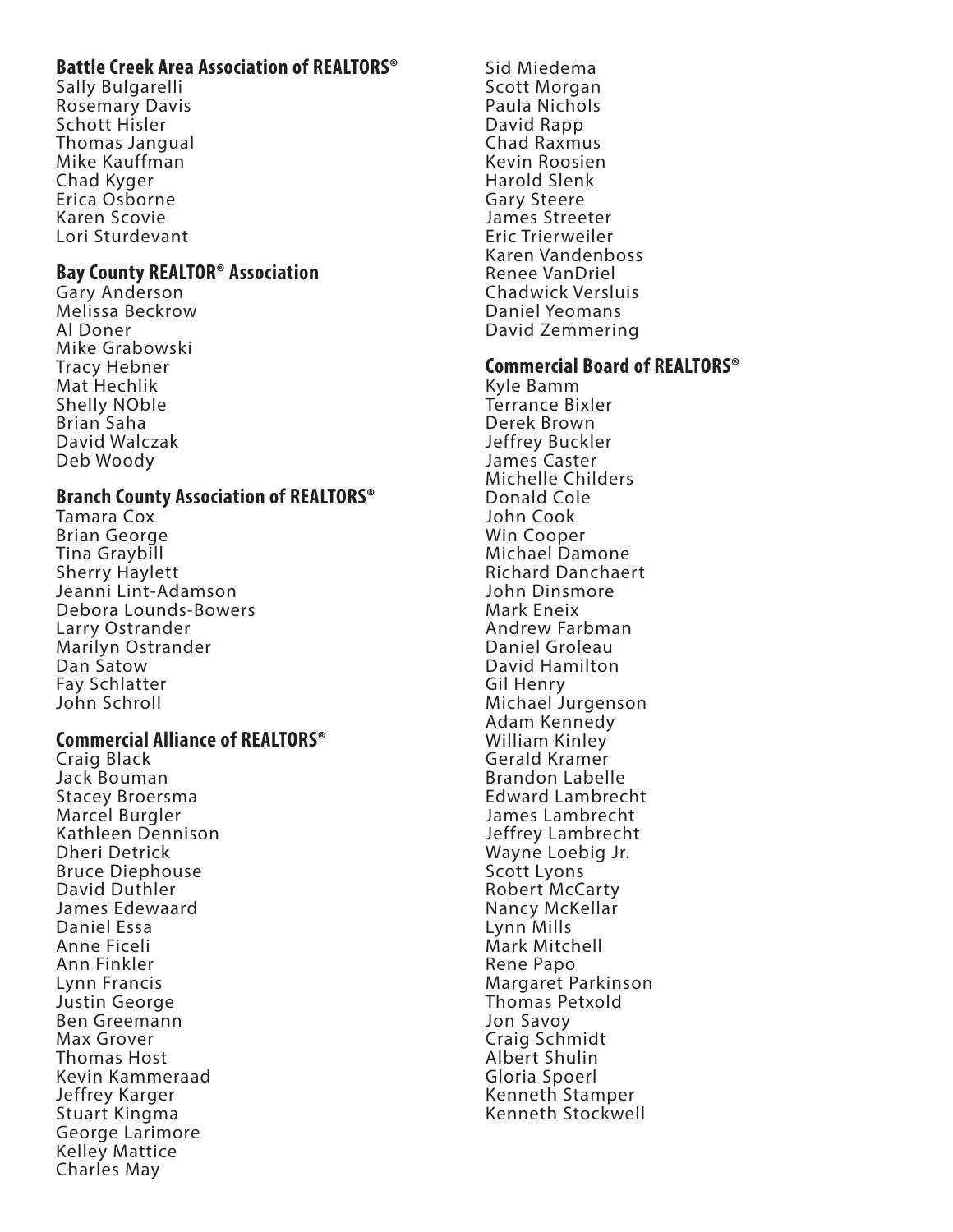## **Commercial Board of REALTORS®**

Thomas Sullivan Richard Timmons Brian True Sharon Ulmer Willem VanReesema Shannon Vesper Theodore Whittlesey Adam Whitz Gretchen Witherspoon Lauren Zahn Douglas Ziesmer

#### **Dearborn Area Board of REALTORS®**

Barbara Stieper

#### **Detroit Association of REALTORS®**

Timothy Perkins rachel Saltmarshall

## **Down River Association of REALTORS®**

Cheryl Condron Nancy Cuddihy Chester Damiani Susan Harrison Doris LaBeau Joyce Reedy Mary Siemens Scott Szoke Barbara Warren

## **Eastern Thumb Association of REALTORS®**

Linda Bailey Joseph Bauer Thomas Coleman Ronald Cooley Stefanie Distelrath Dennis Gellasch Gerald Grace Jeff Kakos Matthew Kerns Louis Petho Ed Quain Marc Reno David Sickles Sophie Stilwell Karoleen Thomas Robert Walker Paul Witzke

#### **Eastern Upper Peninsula Association of REALTORS®**

Dennis Borrousch Margaret Crawford Missy Gagnon John Griffin Jeri Griffin Julie Komarnizki Diane Patrick Joan Reed Steve Sanderson Robbie Simonsen Fred Smith

#### **East Central Association of REALTORS®**

Greg Dean Henry Tannenbaum

#### **Emmet Association of REALTORS®** Kim Kihnke

## **Grand Rapids Association of REALTORS®**

Michael Bass Paul Bunce Greg Gaastra Joyce Gothman Marie Hillery Ronald Hudson Kris Keegstra John Oleck Jay Spencer Rodney Thiss

#### **Greater Kalamazoo Association of REALTORS®**

Susan Annen Joani Becker Richard Berner Earnie Best George Betten Jeffrey Boyd Wendy Conner Sue Cornell Lee Crossley Curt Dinkelmeyer Jeremy Drobeck Nancy Fish Joseph Goldsbery Eric Graham Bonnie Granado Olivia Hensley John Jackson Alan Jeffries Luke Jeffries Kerry Keefer Jim Kindle Pamella Knapp David Maturen CeCe McGuinness Madeleine Meisner Margaret O'Brien Bobbe Orr Kelly Parker Michele Pattison Terry Pingel Cassandra Roberts Fred Taber Jennifer Vernon Martin Wagar Nancy Whitney Thell Woods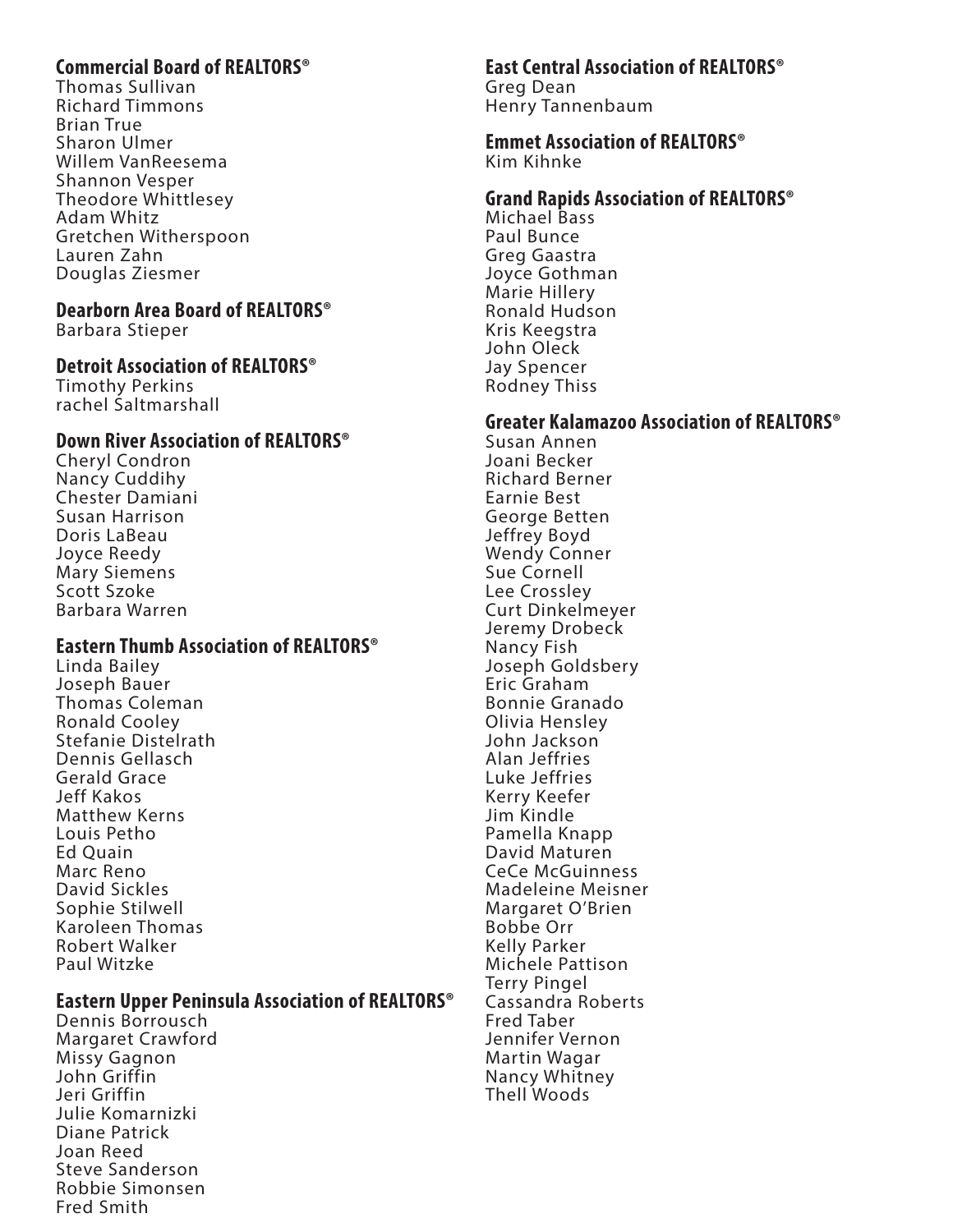#### **Greater Lansing Association of REALTORS®**

Christopher Allen Sharon Ambrose Patricia Armstrong-Bolle Jack Banford Andrew Bayes Marilyn Block Travis Boak Diedra Boles Chad Borodychuk Leigh Braatz Amie Brown Janette Brunette Larry Brunette Kirk Bush Richard Child Mary Ellen Cole David Comstock Heather Cooper Deborah Cooper Kimberly Cooper Mary Corbett Charlyn Cosgrove John Craig Rita Craig Eric Crandall Cindy Cronk Eric Dean Mark Dickens Kimberly Lawrence Kevin Lee Wendy Mackey Ben Magsig Erica McAvoy Nora McKenzie Mike Parsley Douglas Pearl Barbara Pulice John Pulice Keith Schroeder Patty Toth Theodore Westfall Roger Weymouth Richard Williams

#### **Greater Metropolitan Association of REALTORS®**

William Applegate Christine Benedict Helen Butler Laura Cauley Darryl Chimko Geral Cislo James Cristbrook Kevin Cristbrook Douglas diggs Sandra Dixon John Farhat Dale Feldpausch Norman Finkelstein Jay Goscinski Philip Groso

Danya Hallsell Cynthia Hannah France Johnson James Jones Meriem Kadi Susan Keim Nash Khraishi Edward Knight Dennis Kozak Eric Lowery Marilyn Mayberry Kendra McConnell Hurd Darlene McHattie Kevin Messier Patrick O'Leary Anne Osmer Santina Palazeti Dawn Rassel Russell Ravary Adam Saffar Haithem Sarafa Frank Sattler Colette Scholten Mark Scully Jennifer Seiler Roy Sera Brittney Shaffer Theresa Shrader Judd Stevens Anthony Stone Jennifer Swack Patricia Swiatkowski Jeff Tack Alfred Terry Susan Thorn Berverly Way Lois Whitaker Doug Whitehouse Erna Whitmire Dian Wolak-Schmidt

#### **Grosse Pointe Board of REALTORS®**

Florence Abke Scott Adlhoch William Adlhoch Sandra Alford Michael Bojalad Cathy Champion Dean Sine Donna Stoner

#### **Hillsdale County Board of REALTORS®**

Shirley Fowler Claire Halliwill Michael Heisler David Phillips Rick Roth Darin Spieth Desiree Thomas Jane Wingate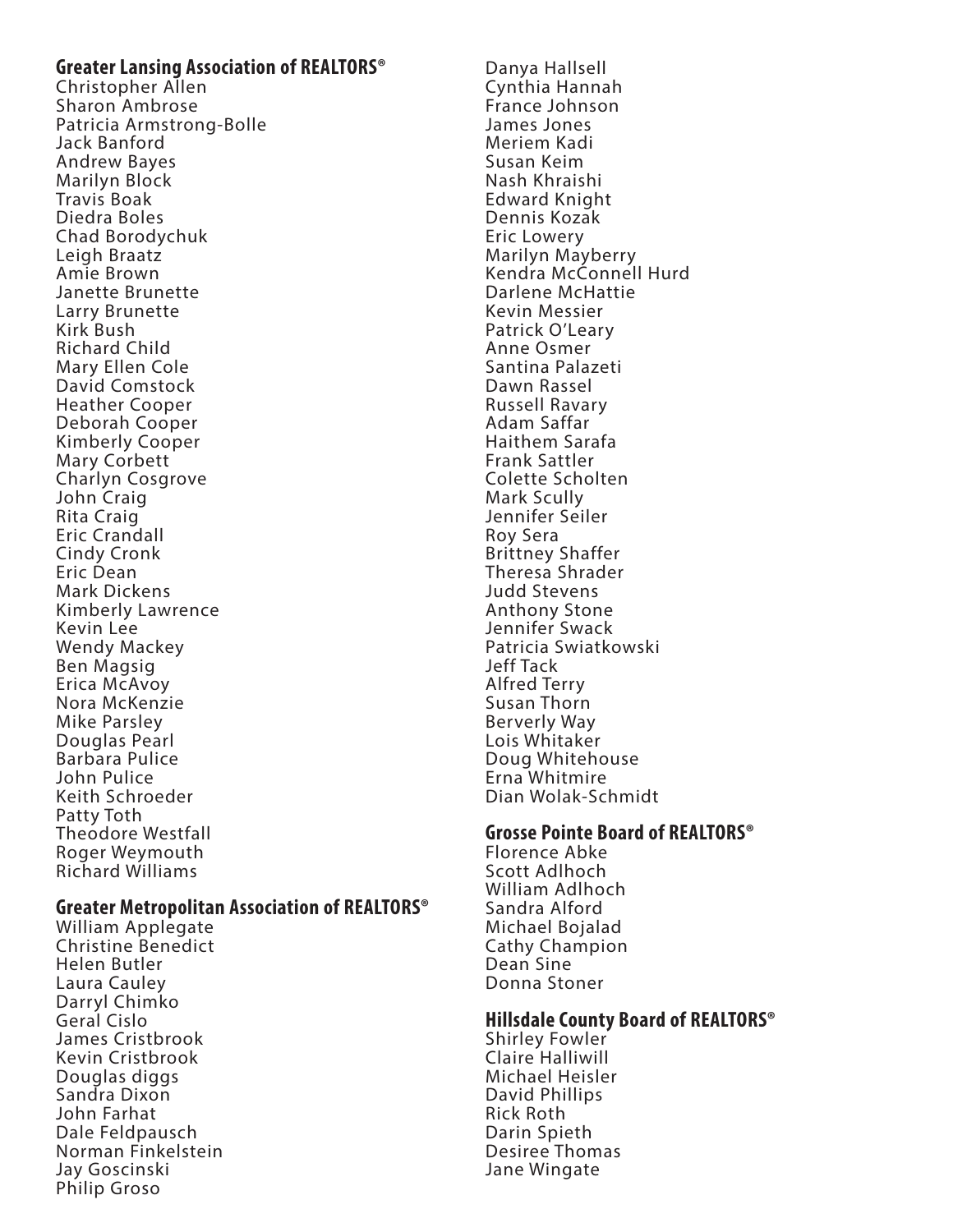## **Jackson Area Association of REALTORS®**

James Anderson Tim Atkins Stephanie Bosanac Cliff Cole George Copp Amy Gilpin Darla Gormley Suzanne Hoffman Sherry Hood Todd Jones Cory Latocki Philip Lefere Cynthia Livermore Marc Meyer George Pierson Aimee Potts Chris Rankin John Rockey Mora Sharpe-McGee Mary Shean Therese Sherwood Fran Slat Misty Smith Valerie Stover Robert Tipton Charles Tobias William White Zach Williams

## **Lapeer & Upper Thumb Association of REALTORS®**

Mary Bright Terry Danielian James Luisier

#### **Lenawee County Association of REALTORS®**

Sherrie Beaubien Elizabeth Beil Bradley Frederick Jan Hammond Paula Mamayek Jeff Rising Jenni Shepard-Moore

#### **Livingston County Association of REALTORS®**

Rachele Evers Harry Griffith Michael Griffith Robin Love Candace Schingeck Kevin Schingeck Michael Scholtz Kathryn Walls

#### **Mason Oceana Manistee Board of REALTORS®**

Michelle Anderson Bob Budreau Alicia Cook Nicole Estes Karen Humfleet

Diana Kovalick Tanya Lesinski David Maguire Renee Malburg Marcia Maurer Chelsie Mathner Cindy Papes Patrick Patterson Kristi Pendrick Nancy Randall Suzanne Riley Teresa Vanderwall Dan Zuniga

## **Michigan REALTORS®**

Shelley Albert Jerry Bornamann Michelle Brant

## **Midland Board of REALTORS®**

Jodi Harbron David Miller Patty Young

## **Monroe County Association of REALTORS®**

Sheila Bussell Caroline Cartwright Melissa Evola David Gano Joann Gerweck Valencia Gullet-Neal Ann Hammack Cherie Shields Gennalda Smith Christopher Trapp Thomas Wagner Tammy Wood

## **Montcalm County Association of REALTORS®**

Karen Carbonelli Stephen Eipper Curt Hausser Sherry Olsen Christi Ritter Mike Satterlee Henry Vanerwerp Jason Woodard

#### **Northeastern Michigan Board of REALTORS®**

Lawrence Boyce II Rosemary DeMatio Todd Herzog Jane Hutchins Rose Kreitner John Stanley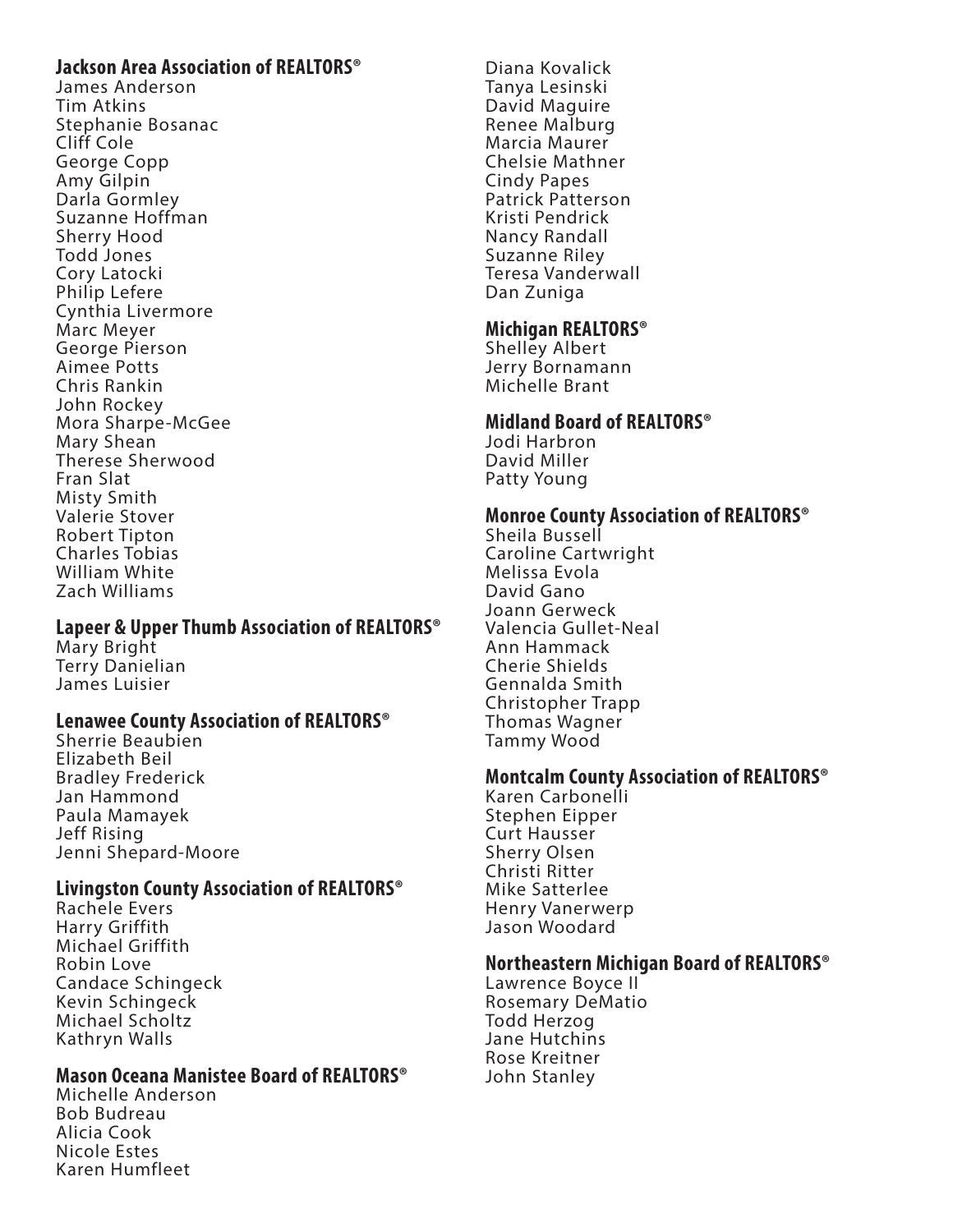# **North Oakland County Board of REALTORS®**

Sally Bell Matthew Diskin Dana Fox Lee Jaffke Ray O'Neil Deborah Ronayne Lou Ronayne Louise Thomas

#### **Saginaw Board of REALTORS®**

Tom Dittmer Annette Dorey Kelly Drake

## **Southwestern Michigan Association of REALTORS®**

Mary Lou Johnson Louis Price Peter Rahm Pat Snow

## **St. Joseph County Association of REALTORS®**

Michael Brorson Marlene Clark David Clark Kathleen Earl Allison Kirsch

## **Traverse Area Association of REALTORS®**

Molly Agostinelli D Porter Blattenberger Dee Dee Burch Nancy Call Carolyn Collins Charles Gollay Dave Hauser Kevin Perkins Lisa Rossi-Carlson Darby Schaub Steve Scheppe Deborah Socia Laura Tarsa Lesley Werth Marjorie Zaccanelli

#### **Upper Peninsula Association of REALTORS®**

Jan Banfield Daniel Bender Tammy Beward Fred Biery Sally Blom Todd Borseth Randy Bruce Richard Chrisman Audrey DesArmo Kathy Fleury Lynn George Tim George Dale Gordon Michael Gotstein

David Harris Michael Harris Richard Huey Theresa Hunter David Jukuri James Kantola Donna Kemppainen Betty Kinnunen Irving Krellwitz Melissa Lehtomaki Cathy Lucchesi-Gedda Paula Lutey Bill Marmalick Kim Melone Ben Miller Gregory Oestrich Judith Owens Linda Plumley Thomas Racette Harold Rapson Dax Richer William Roberts Amy Schieding Denis Severinsen Joshua Stein Holly Suerwier Lynn Swadley Cathy Uhazie Dennis Urbanc Suzette Urbanc Julie Waara Kristine Weidner Peter Wickley Donald Willson Janice Wyssling

## **Water Wonderland Board of REALTORS®**

Debbie Artrip Gilberte Chamberlain Todd Chamberlain Terry Hecko Sharon Houston Diane Ives Kurt Jacobs Lesa Jarski Brian Jergenson Sheri Kimberly Mark Kline Jeannie Rizzardi Julie Ryzenga Michael Sherwood Lori Stephan Julianna Vetrano Amy Wilson Edward Wohlfeil